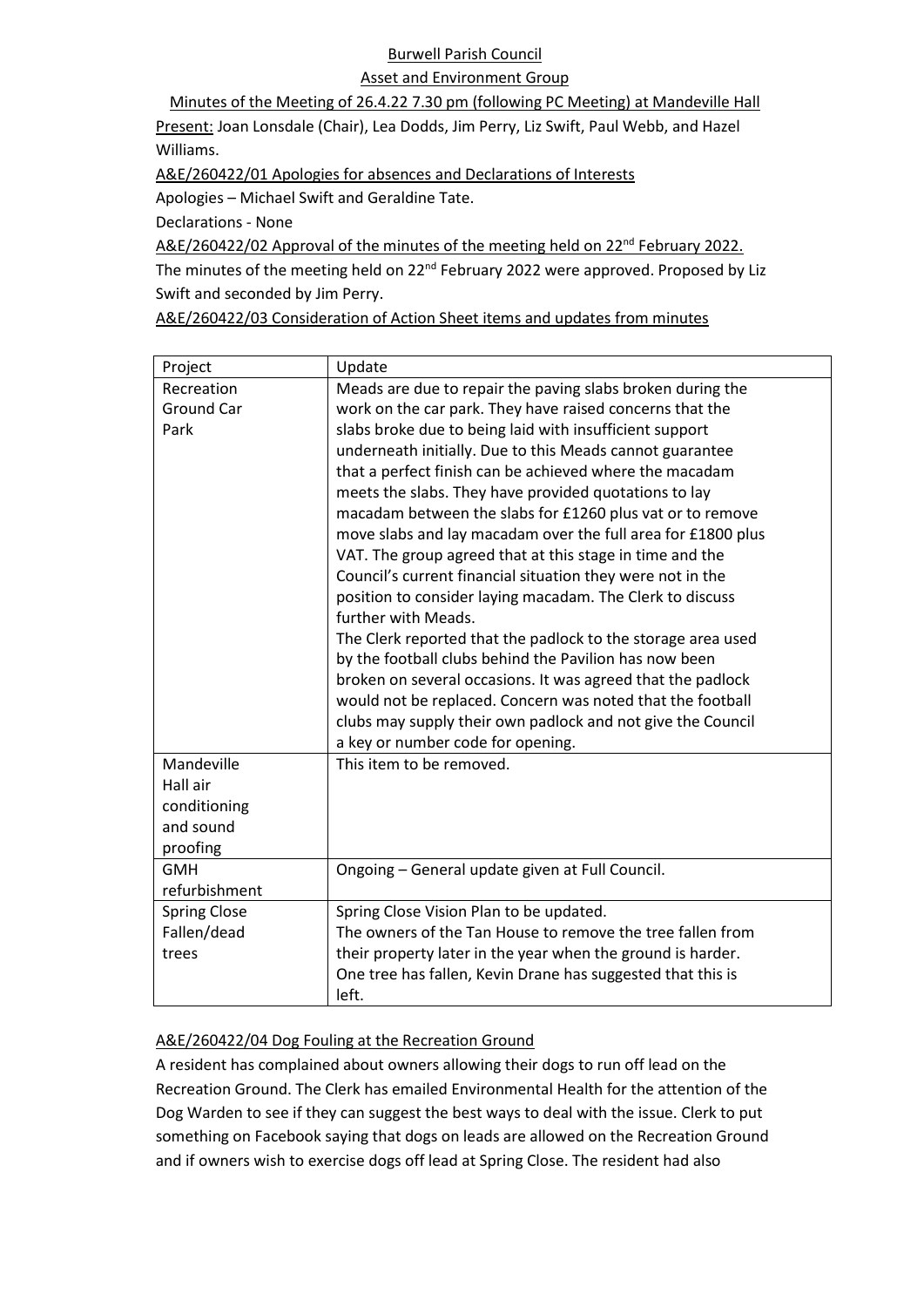suggested using the area planned for the Community Garden as a secure area for dogs where they can be exercised off lead.

A&E/260422/05 Consideration of Quotations to carry out work at properties Following the Electrical Installation Conditions Surveys

Quotations had been received from MS Electrical and Drakes. MS Electrical who carried out the initial fixed installation inspections had notified the Clerk that only work graded as C2 required to be carried out at this stage. The only work graded as C2 was at the Pavilion and MS Electrical had quoted to carry out this work for £135.00 plus VAT. Drakes had quoted for all work urgent and non-urgent.

The Group recommends the following to Council:

# **That MS Electrical is asked to carry out the C2 graded work at the Pavilion for the sum of £135.00 plus VAT.**

Paul Webb suggested that consideration should be given to upgrading the Jubilee Reading Room to allow for a EV Charging Point to be installed.

#### A&E/260422/06 Annual Tree Inspections

Members had been able to look through the reports and recommendations following the annual inspection of all the trees on Council property. It was agreed that the Clerk should obtain some quotations for all work graded no. 2. Lea Dodds had several areas which he felt should be clarified by the Tree Inspector. The Clerk to forward these questions to the inspector. Ivy growing on trees can be removed by the Maintenance Officer or Pauline's Swamp/Spring Close Groups.

A&E/260422/07 Public Toilet external drainage pipes – Consideration of Quotations Three quotations have been received to replace the drainpipes leading from the public toilet to the drain. Council makes the following recommendation:

## **The Assets and Environment Group recommends to Full Council that Winkworth Contractors is asked to carry out replacing the public toilet external drainage at a cost of £1300.00 plus VAT.**

#### A&E/260422/08 Wild Burwell 10cm grass cutting request

A request had been received from Wild Burwell that all verges should be cut to a length of 10cm to allow low lying wildflowers to flourish. The Clerk reported that she had spoken to the Grass Cutting Contractor that at this level his machines would lie the grass flat with a lot of the blades being left uncut. He is currently cutting between 30-40 mm. A&E/260422/09 Any other matters

Green Lane – For information only

The Clerk shared with the Group an email from Highways regarding the maintenance of Green Lane. Currently Highways considers that the Green Lane surface meets the requirements for a byway/bridleway and that should the Council consider that repairs are required, then the Parish Council will have to pay for the work to be done. Boundary Fence Hatley Drive

Ongoing correspondence is being received from the resident at Hythe Close and the resident in Hatley Drive. It was agreed that there was no objection with regards to the fence erected by the resident in Hatley Drive. The Clerk to write back to the resident in Hythe Close informing them that we have no objection with regards to the wall being erected on our land and that we would not be taking the matter any further. Cemetery Boundary/Baker Drive

A resident has complained regarding the blossom from trees in the Cemetery landing in their garden. The Clerk to investigate further.